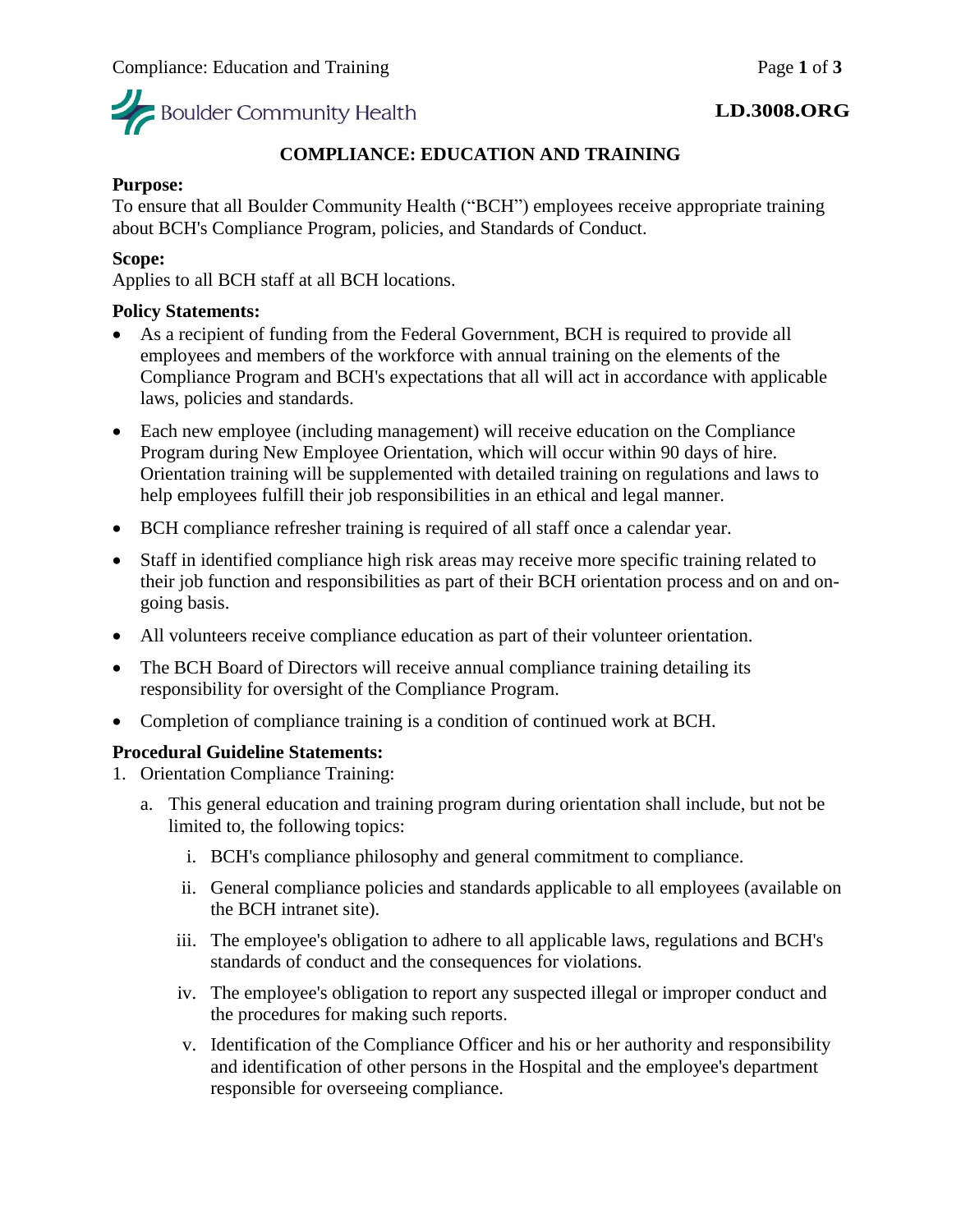

# **LD.3008.ORG**

- b. The general education program shall be conducted by the Compliance Officer or a designee of the Compliance Officer who has sufficient knowledge and training to conduct the program.
- c. The Orientation Compliance Training completion will be tracked by Human Resources and an acknowledgment form will be maintained in the employee's file.

# 2. Specific Compliance Training and Education:

- a. Employees and or individuals who are required to adhere to specific compliance standards or perform duties which require specific compliance training shall receive additional training and education in the relevant areas.
- b. Circumstances which may warrant specific training and/or more frequent training and education include changes in applicable laws or regulations, identification of specific risk areas, issuance of new government directives or discovery of areas of noncompliance.
- c. The Compliance Officer shall be responsible for overseeing the training and education of BCH employees and agents with respect to compliance issues.
- d. The Compliance Officer, in consultation with members of senior management and department directors, shall identify those subcontractors and other agents who are required to adhere to specific BCH compliance standards or perform duties on behalf of BCH which require specific compliance training. These individuals shall receive education and training regarding BCH's general compliance standards and the specific compliance standards applicable to the duties the individuals perform for BCH.
- e. The Compliance Officer shall coordinate with the Medical Staff Department and the leadership of the medical staff to provide education and training to members of the medical staff and other credentialed practitioners who perform duties which affect compliance.
- 3. The training and education required by this policy is a condition of employment or contractual relationship with BCH. No employee or agent shall perform functions which require adherence to compliance standards without receiving the required training, unless written permission is obtained from the Compliance Officer.

# **Definitions:**

1. **Contracted Staff:** Agency staff or other individuals who provide services to BCH through a contractual arrangement.

# **Resources:**

[Compliance: Code of Conduct](https://mybch.sharepoint.com/policies/Clinical%20Policy%20Repository/Compliance-Code%20of%20Conduct.pdf) [Compliance: Program Structure and Responsibilities](https://mybch.sharepoint.com/policies/Clinical%20Policy%20Repository/Compliance-Program%20Structure%20and%20Responsibilities.pdf) [Compliance: Reporting Issues and Concerns](https://mybch.sharepoint.com/policies/Clinical%20Policy%20Repository/Compliance-Reporting%20Issues%20and%20Concerns.pdf) [Employees: Required Education](https://mybch.sharepoint.com/policies/Clinical%20Policy%20Repository/Employees-Required%20Education.pdf)

# **References:**

None

**Key Words:** compliance, training, education, mandatory Compliance education, computer based training, BCH University